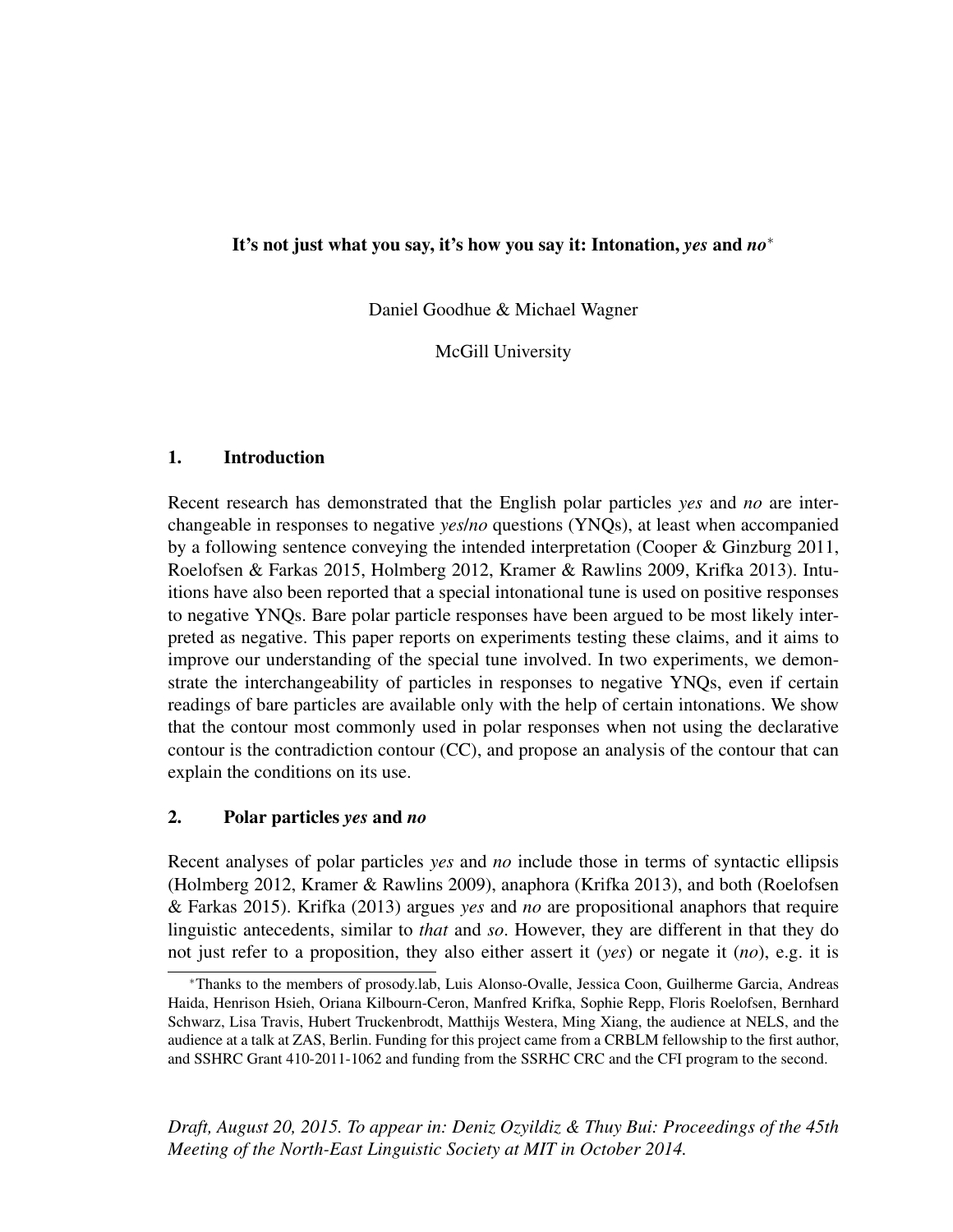not possible to say, *Yes surprised me*. <sup>1</sup> Krifka refers to the antecedents of polar particles as propositional discourse referents. A positive YNQ as in (1) only makes available one discourse referent corresponding to the positive response.

- (1) Are you a friend of Jenny's? *discourse referent*: You are a friend of Jenny's.
	- a. (i) Yes. [meaning: I am a friend of Jenny's]
		- (ii) No. [meaning: I'm not a friend of Jenny's]
	- b. (i) #Yes. [meaning: I'm not a friend of Jenny's]
		- (ii) #No. [meaning: I am a friend of Jenny's]

The particle *yes* can only assert the positive discourse referent (as in (1-a-i)), and therefore cannot have the meaning in (1-b-i), while *no* can only negate the positive discourse referent (as in (1-a-ii)), and therefore cannot have the meaning in (1-b-ii). However, in responses to negative YNQs such as (2), polar particles seem to be interchangeable. Current work on English polar particles is largely concerned with accounting for this pattern.

- (2) Are you not a friend of Jenny's? *simplified LF*:  $\lceil_{\text{NegP}}$  not  $\lceil_{\text{TP}}$  you are a friend of Jenny's
	- a. *TP discourse referent*: You are a friend of Jenny's
		- (i) Yes. [meaning: I'm a friend of Jenny's]
		- (ii) No. [meaning: I'm not a friend of Jenny's]
	- b. *NegP discourse referent*: You are not a friend of Jenny's
		- (i) Yes. [meaning: I'm not a friend of Jenny's]
		- (ii) No. [meaning: I'm a friend of Jenny's]

Krifka argues that negative YNQs make two discourse referents available, one anchored to the NegP, and the other to the embedded TP. In (2-a), *yes* asserts the TP discourse referent, and *no* negates it. In (2-b), *yes* asserts the NegP discourse referent, and *no* negates it. Since  $\neg$  $\neg$ *p*, the meaning of (2-b-ii) is equivalent to the positive discourse referent anchored to the TP. Polar particles are indeed similar to propositional anaphors, which can also be anaphoric to embedded antecedents. In the following exchange, *that* could either convey that B didn't expect John to bring the matches or to not bring the matches.

(3) A: John didn't bring the matches. B: I didn't expect that.

The interchangeability of *yes* and *no* raises a question: Are bare polar particles ambiguous in response to negative YNQs? And if so, how do hearers figure out what they mean? Two

<sup>1</sup>And yet we believe they can be embedded under predicates like *believe* (*I believe yes*) or conditionals (*if yes, ...*), although Krifka (2013) assumes they cannot be. This contrasts with the behavior of expressive exclamatives like *bullshit*, which in other ways are quite similar to polar particles: *# I believe bullshit*/ *# if bullshit, ...* An in depth exploration of this embedding behavior is beyond the scope of this paper.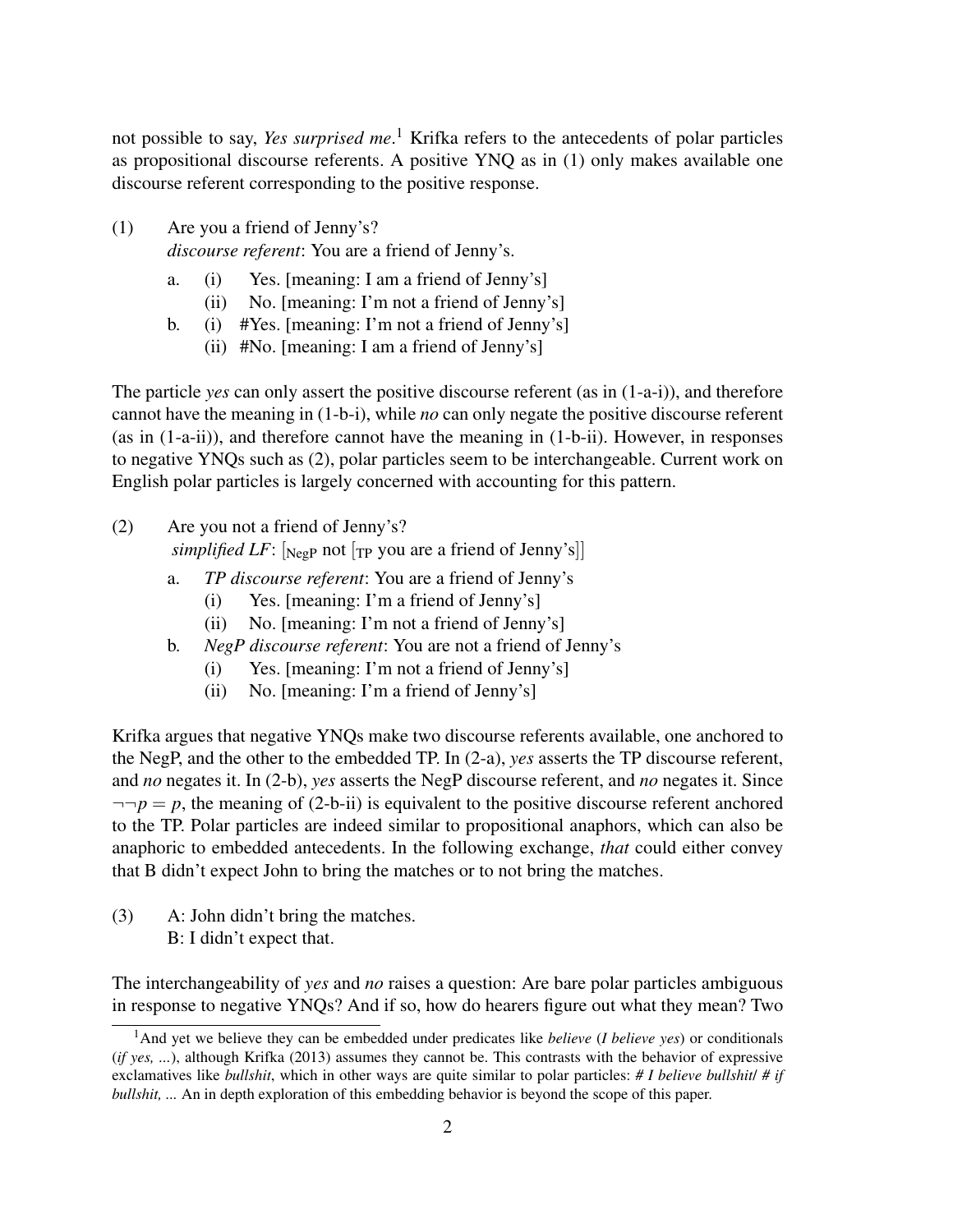claims have been made in the literature. First, Roelofsen & Farkas (2015) claim that bare particles are ambiguous, but they are more likely to be interpreted as negative in the absence of a following, positive sentence (e.g. *I'm a friend of Jenny's*). For Krifka (2013), a bare *no* is most naturally interpreted as a negative response, while a positive *no* response requires an overt clause.

Second, that a special intonation might be common or even required in positive responses to negative YNQs is widely noted in the literature. Krifka (2013, p. 13) claims that positive responses to negative questions require a "rejecting accent," though he doesn't describe what the accent sounds like. Roelofsen & Farkas (2015) claim that responses of the form *Yes/No, he did* bear obligatory contrastive stress on the auxiliary verb *did*. Pope (1972) identifies a rise-fall-rise tune across the entire utterance of *yes, he did* that we think is the contradiction contour, with a rise on *yes, he* and fall-rise on *did*. Cooper & Ginzburg (2011) report that to the extent that *no* is ambiguous in response to negative YNQs, positive responses will bear a distinct rise fall tune.

To recap, there are three empirical claims in the literature on how polar particles are used in responses to YNQs. We test these claims in the experiments reported below.

- (4) *Three empirical claims about polar particles*
	- (i) *yes* and *no* are interchangeable in response to negative YNQs, but not in response to positive YNQs.
	- (ii) Special intonation appears on positive *yes*/*no* responses to negative YNQs.
	- (iii) In response to negative YNQs, bare *yes* and *no* are unlikely to be interpreted as positive. Bare *no* is interpreted as negative (Krifka 2013).

### 3. Contradiction Contour

We are particularly interested in the role that intonation plays in the interpretation of polar particles. The contour that we think is most relevant is a fall-rise tune that we identify as the contradiction contour (CC), so named by Liberman & Sag (1974). Liberman & Sag (pg. 421) write, "This contour is appropriate (although of course optional) just when the speaker is using the utterance that bears it to contradict—he may contradict what has just been said by another, he may contradict some assumption or implication of what has been said or done by another, or he may contradict himself." (5) exhibits a common use of the  $CC<sup>2</sup>$ . The image in (6) is a pitch track of B's utterance as produced by a participant.

(5) A: You're not a friend of Jenny's. B: No (CC). I'm a friend of Jenny's (CC).

 $2$ "(CC)" following an utterance indicates that the utterance bears a CC tune. There are two CCs in (5). Recordings of numbered examples where intonation is crucial can be found at http://prosodylab.org/output/goodhue-wagner-2015-examples/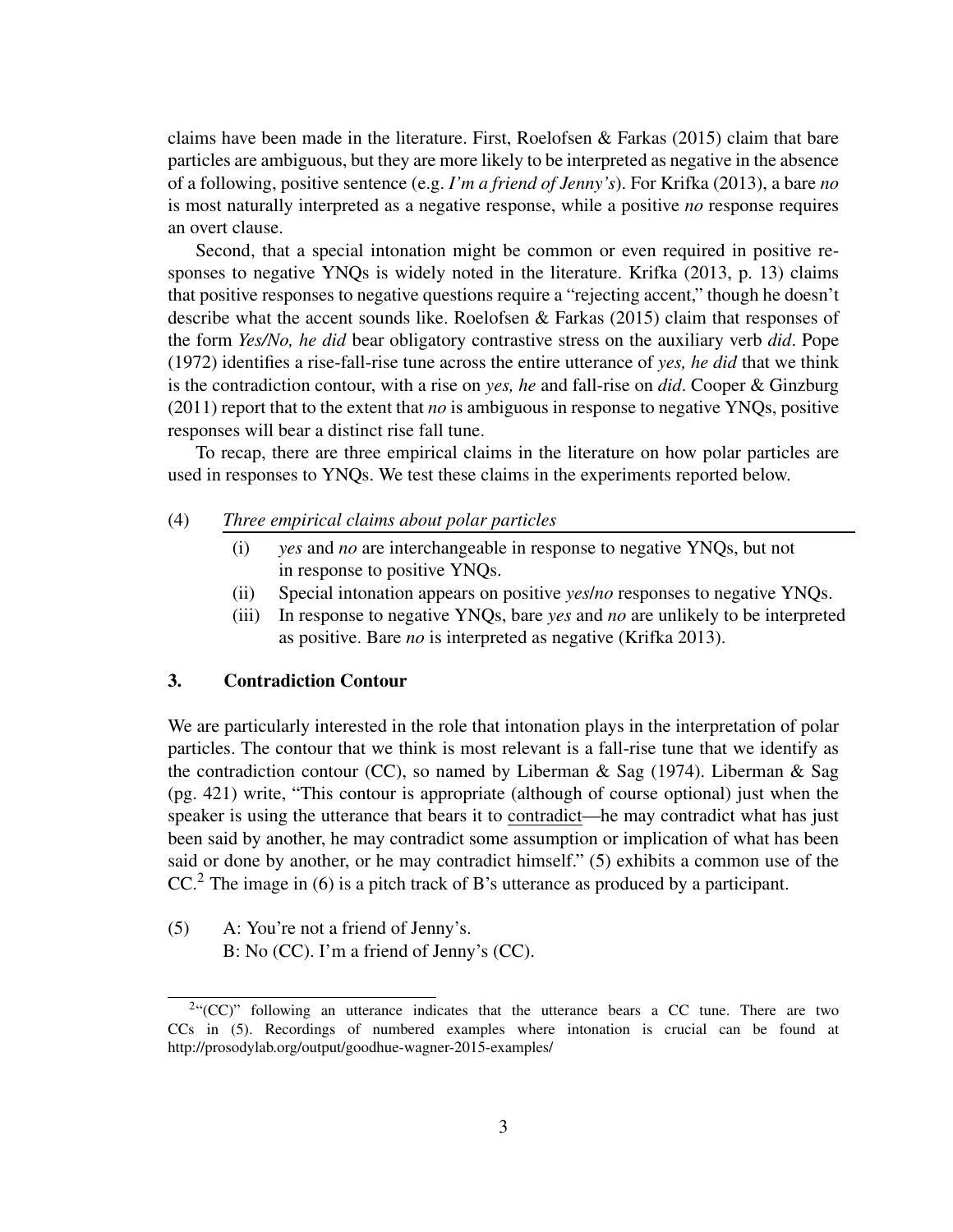

According to Ladd (1980), the CC is a high-falling tone, followed by a low-rise pitch accent on the nuclear or main stress of the sentence. We note that the initial rise is more reliably present when there is more material preceding the nuclear accent. This makes the CC hard to distinguish from other contours like the rise-fall-rise contour when sentence prominence is shifted to the initial position, as under subject-focus (cf. Ladd 1980).

Defining the notion of "contradict" in the quote from Liberman  $\&$  Sag (1974) above is not trivial. If we were to define a contradiction as two assertions in a discourse that aim to add mutually exclusive propositions to the common ground, then we would not predict the use of the contradiction contour in responses to YNQs, e.g. in (7).

(7) You are at a party and everyone is talking about Jenny. Jenny isn't at the party, but she has been your best friend for many years. Suddenly, everyone starts talking about the time Jenny dyed her hair pink. You have never seen her with pink hair, and you don't know if what they're saying is true or not. Everybody is laughing and joking about Jenny's pink hair when they notice that you don't recognize the story. Not realizing that Jenny and you are close friends, one person asks: A: Are you not a friend of Jenny's? [A's expectation: you are not] B: No (CC). I'm a friend of Jenny's (CC).

The apparent antecedent of the CC is not a prior assertion, but the information provided in the context, or perhaps the question, which may at best imply the negative response (cf. Trinh (2014) or Krifka (To Appear) for recent analyses of negative YNQs). A weaker notion of contradiction is needed. Liberman & Sag state the CC is licensed by contradictions of assumptions or implications, but they do not define these terms.

One possible analysis is that an utterance of  $p(CC)$  requires a propositional discourse referent anchored to  $\neg p$ , and thus involves a propositional anaphor similar to polar particles under Krifka's analysis. Analyses of intonational tunes involving propositional anaphors have been proposed in Bartels (1999) and Truckenbrodt (2007). But such an analysis would miss an important difference between polar particles and the CC. Consider (8):

(8) [Like in  $(7)$ , A has reason to suspect that B is not a friend of Jenny's, but the context leaves open whether or not B is in fact a friend of Jenny's.]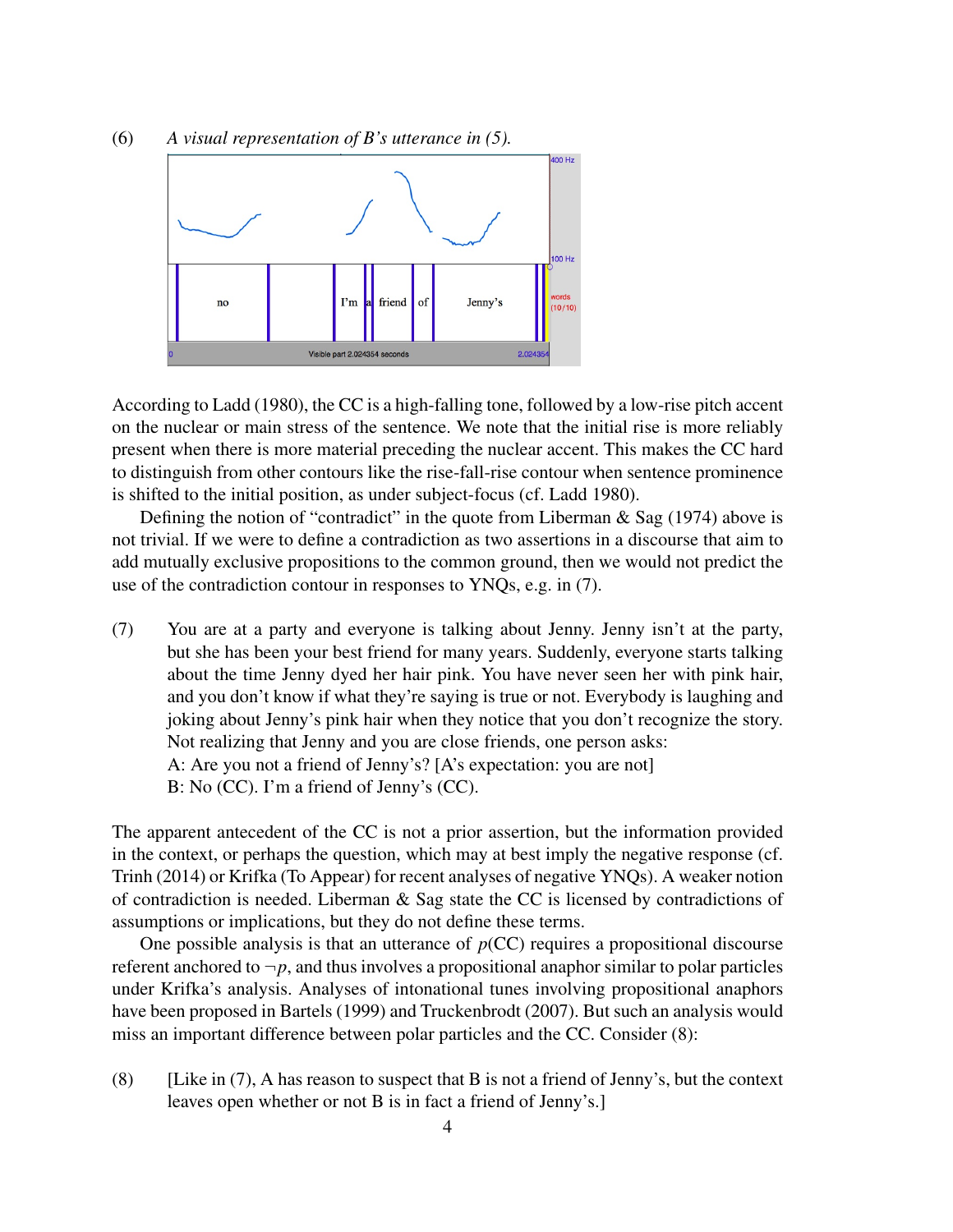| A: Are you a friend of Jenny's? [A's expectation: you are not] |                  |  |
|----------------------------------------------------------------|------------------|--|
| $B1: I'm$ a friend of Jenny's (CC)                             |                  |  |
| B2: Yes, I am                                                  | B3: No, I'm not  |  |
| $B4: \# Yes, I'm not$                                          | $B5:$ # No, I am |  |

The judgments in B2 through B5 are exactly as expected given Krifka's theory of polar particles: Since A asks a positive YNQ, only one discourse referent, *that B is a friend of Jenny's*, is available for *yes* and *no* to pick up (e.g. B2 and B3). Crucially, there is no negative discourse referent for the proposition *that B is not a friend of Jenny's*, hence B4 and B5 are unavailable. Note however, that using the CC on a positive response is perfectly acceptable here (e.g. B1). An analysis that posits a propositional anaphor as part of the meaning of the CC creates the following puzzle then: Why is a negative discourse referent available to the CC, but not the polar particles?

We will make use of the notion of *contextual evidence* introduced by Büring & Gunlogson (2000) for constraints on polar questions. We propose that the CC requires contextually salient evidence against the asserted proposition. We can model *evidence* as follows:<sup>3</sup>

(9) *Evidence*: Evidence for *p* is a change in the context that increases the probability that *p* is true.

This notion of evidence can be motivated based on question-answer congruence. Suppose that questions denote sets of alternative propositions (Hamblin 1973). Then we can characterize a necessary condition on responses to questions as follows:<sup>4</sup>

(10) *Question-Answer Congruence*: A response to a question has to be a discourse contribution that provides evidence for or against one or more of the propositions denoted by the question.

This condition on question-answer-congruence is broad enough to be compatible even with very indirect incomplete responses to a question, which seems desirable:<sup>5</sup>

(11) A: Who will come to the reading group meeting today? B: Jane's mother is in town. ( $\rightsquigarrow$  The information provided by this response combined with world knowledge about visiting mothers lowers our estimate of the likelihood that Jane will come to the meeting.)

<sup>&</sup>lt;sup>3</sup>Buring & Gunlogson (2000) do not discuss evidence in terms of probability. Such an approach might be couched within a Bayesian framework such as that outlined in Goodman & Lassiter (2014), but we will not explore the details of such an analysis here.

<sup>&</sup>lt;sup>4</sup>See Groenendijk & Stokhof (1984) for a relevant discussion of QA-congruence based on the idea that questions denote partitions instead. Conditions on QA-congruence will hopefully follow from some more general pragmatic principle, which will have as a corollary the condition in (10).

<sup>&</sup>lt;sup>5</sup>There may be additional constraints on QA-congruence that confines the range of possible responses further, but we note that the strong conditions often proposed to explain prosodic QA-congruence (e.g. Rooth 1992) are probably unnecessarily strict (cf. discussion in Wagner 2005).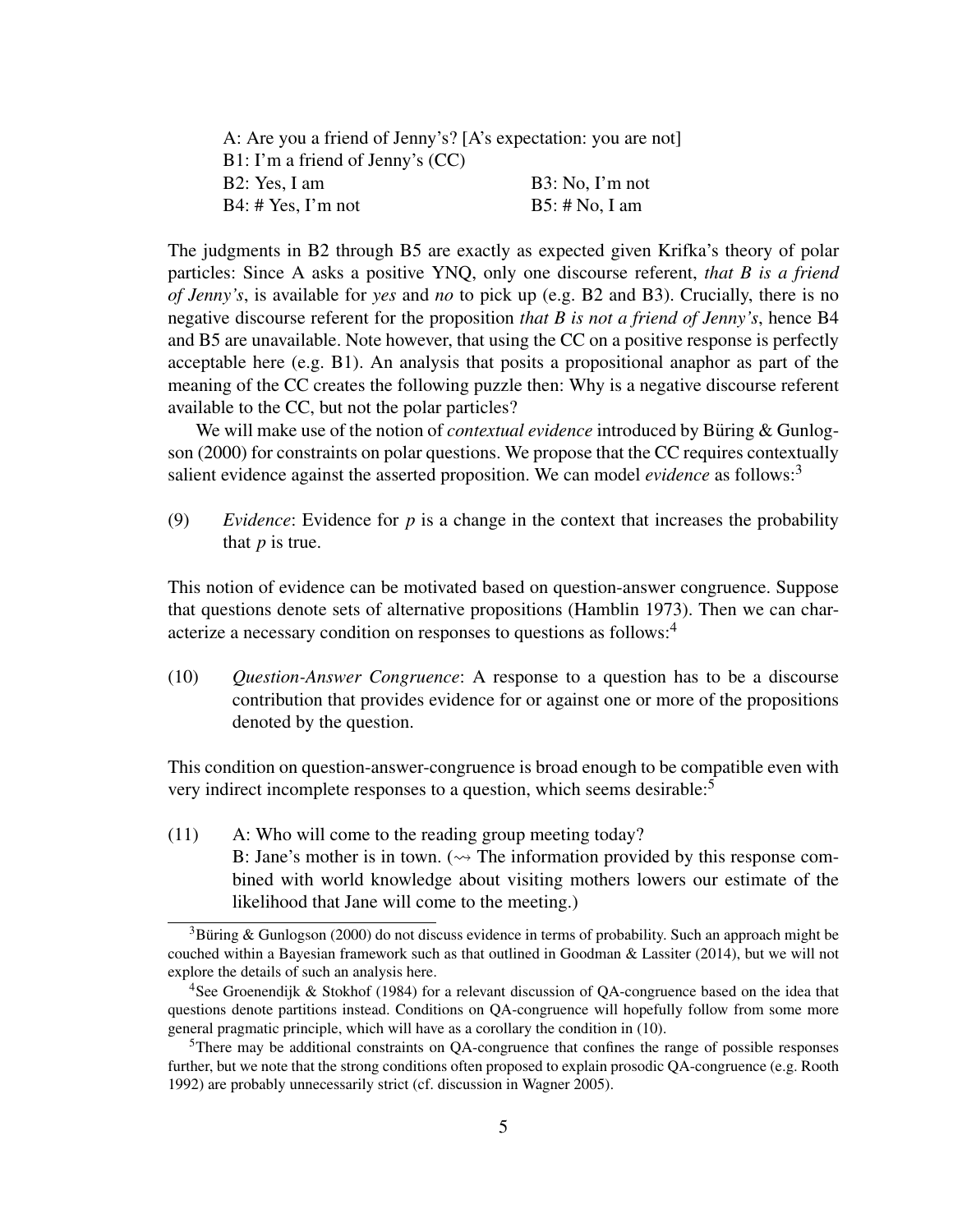Contextual evidence is further motivated by its use in Büring & Gunlogson (2000) and Trinh (2014) to state generalizations about the felicity of different types of questions:

(12) a. rising declaratives: Require contextual evidence *in favor* of *p*. b. low negation YNQs: Require contextual evidence for  $\neg p$ .<sup>6</sup>

We use the notion of contextual evidence to formulate the meaning of the CC:<sup>7</sup>

(13)  $\left[\mathbb{C}\mathbb{C}\right]^c = \lambda p_{\langle s,t \rangle}$ : There is contextually salient evidence against *p* in *C*. *p*<sup>8</sup>

The denotation in (13) treats the CC as a partial identity function. It is the tension between presupposing contextual evidence against *p* and being true iff *p* is true that creates the signal of disagreement that the CC is known for.<sup>9</sup> Both the CC on our analysis and polarity particles on Krifka's are dependent on previous context, but they differ in that polar particles require a discourse referent denoting a certain proposition, while the CC merely requires evidence for a certain proposition.

### 4. Production Experiment

Here we describe a production study that addresses two claims in table (4): (i) *yes* and *no* are interchangeable in response to negative YNQs, but not in response to positive YNQs. (ii) Special intonation appears on positive *yes*/*no* responses to negative YNQs.

#### 4.1 Methods

Each trial involved a dialogue between a pre-recorded questioner and the participant, preceded by a silently read context story similar to the one in (7). We manipulated three factors: Whether the YNQ was positive or negative; whether the participant gave a positive or negative answer; and whether the participant used the polar particle *yes* or *no*.

The manipulation of the answer polarity (*I am* vs. *I'm not*) required two different context stories. A story that sets up a positive answer (*I am a friend of Jenny's*) was illustrated in (7). The context in (14) exemplifies a set-up for a negative response:

<sup>6</sup> Importantly, *evidence* and *bias* should not be confounded. High negation YNQs require a previous commitment to *p* (i.e. Romero & Han's 2004 positive bias), but they also seem to require evidence for  $\neg p$ .

<sup>&</sup>lt;sup>7</sup>Cf. Portes & Reyle (2014) for a QUD account of French "implication" contour (IRF), which the authors claim primarily encodes a contradiction. N.b. that an English equivalent of Portes & Reyle's example (3) would be unacceptable with the CC, but acceptable with a contrastive accent. Therefore, IRF may be more similar to English contrastive accent than to the CC.

<sup>8</sup>One way to make explicit what 'contextually salient' means here would be to require a linguistic discourse referent that contributes evidence against *p*.

<sup>&</sup>lt;sup>9</sup>As Ladd (1980) notes, the CC cannot be embedded. This suggests that the CC might actually be an operator over speech acts, similar to Wagner's (2012) proposal for the RFR contour. Another possibility is that the CC contributes a conventional implicature, as in the analysis of expressive meaning in Potts (2005).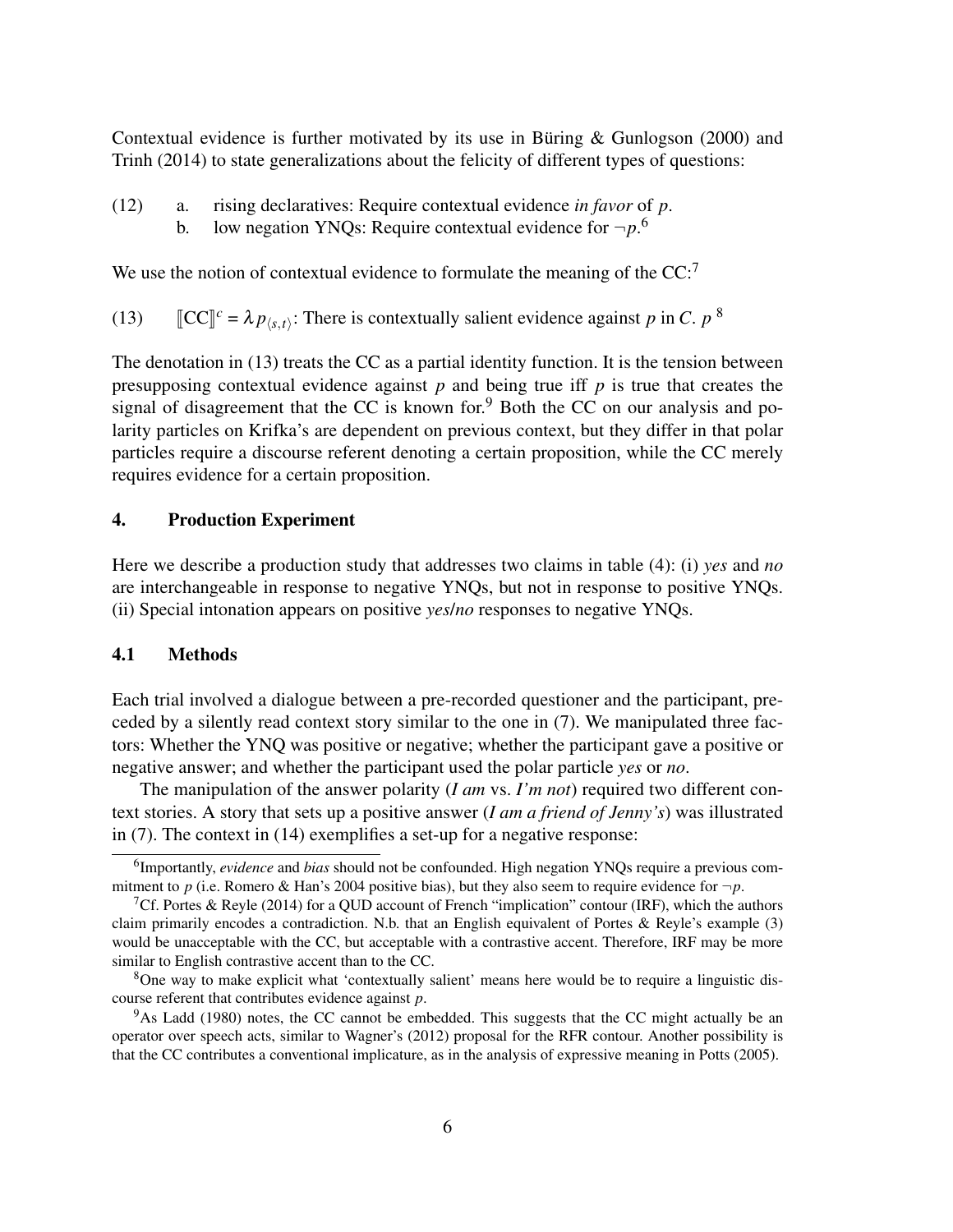(14) You are at a party and everyone is talking about Jenny. Jenny isn't at the party, and you've never met her before. Suddenly, everyone starts talking about the time Jenny dyed her hair pink. You have never heard about this before, and you don't know if it's true or not. Everybody is laughing and joking about Jenny's pink hair when they notice that you don't recognize the story. Surprised that you don't seem to know who Jenny is, one person asks:

A: Are you not a friend of Jenny's? (A's expectation: you are not) B: No  $\ldots$  I'm not a friend of Jenny's

Both contexts were designed to make contextual evidence against the positive response (*I am*) salient. When a negative YNQ was used, it reinforced the contextual evidence, at least if our analysis of negative YNQs in  $(12-b)$  is correct.<sup>10</sup> There were eight context pairs total. Responses were always complete sentences, but we will refer to them as "(Yes/No) I am" and "(Yes/No) I'm not" for brevity. We instructed participants to pause at  $\frac{1}{1-\epsilon}$  to maximize unique intonations on polar particles themselves, and for later use in perception. Participants were not aware that the experiment was about intonation.

The three factors were crossed. Each participant saw each of the eight conditions for each item in eight randomly ordered blocks of trials with one condition from each item. If need be, this enables a latin-square analysis by looking at only the first quarter of trials.

After recording each trial, we asked for their naturalness judgment: "Please indicate how natural this response seems on a scale of 1 to 5 (1=least natural, and 5=most natural)." We ran 30 native speakers of North American English (mostly McGill undergraduates), but had to exclude 7 because of script errors, making for 1,472 observations total.

### 4.2 Results: Naturalness

First let's examine participants' naturalness ratings of the responses they were asked to say.



(15) *Naturalness ratings for responses, for positive and negative questions*

 $10$ A NELS reviewer notes "...that in recent work [Trinh (2014)] has argued that positive polar questions are incongruent with contextual evidence towards not-phi." While Trinh's examples seem to support this claim, our experimental contexts do not. Further work on the licensing conditions of positive YNQs is needed.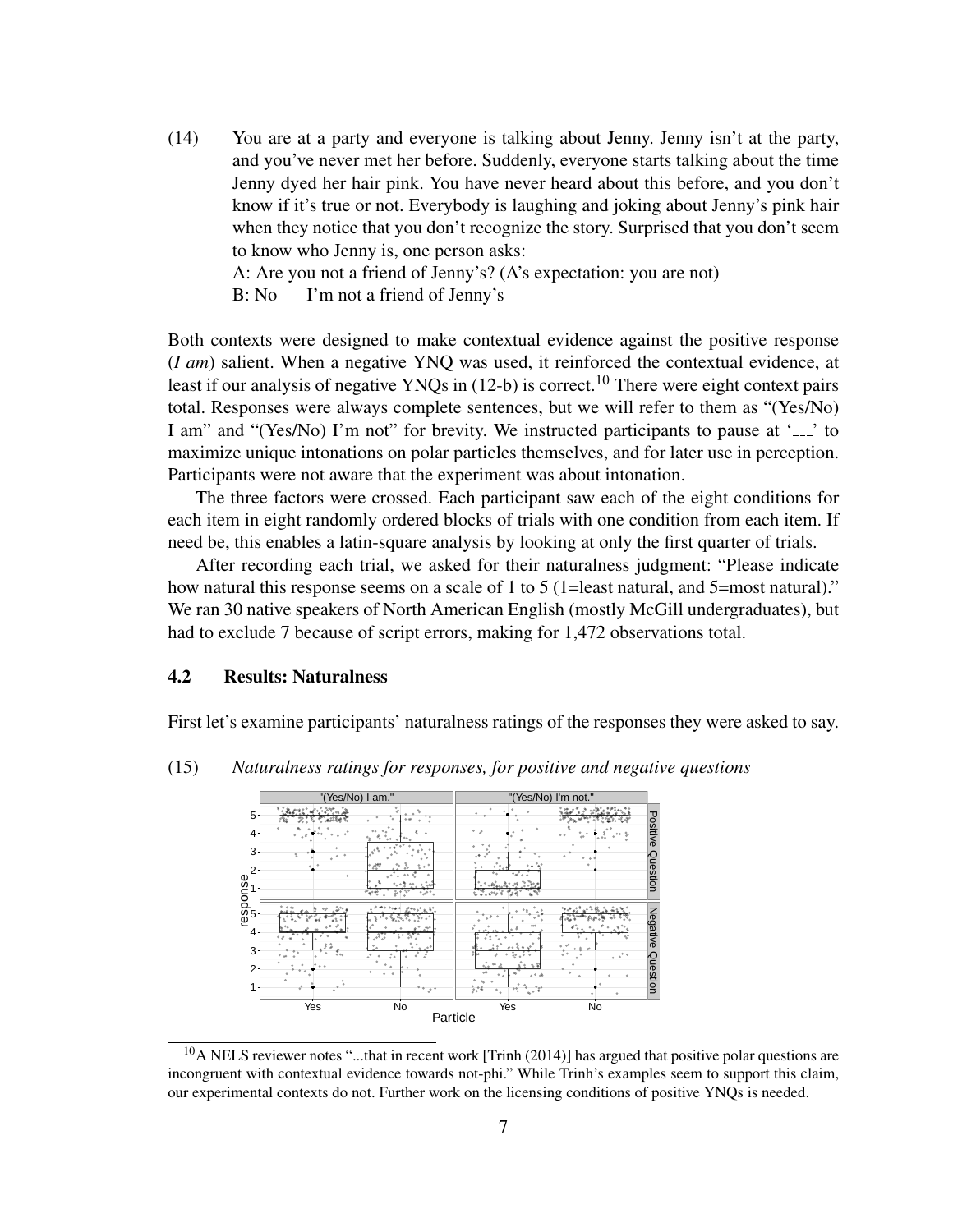The top row of the plot in (15) shows how participants rated *yes*/*no* responses to positive YNQs. As expected, when indicating a positive response to a positive YNQ, *yes* is rated as highly natural and *no* is rated as unnatural, and vice-versa in negative responses. *yes* and *no* are therefore indeed not interchangeable, although *No, I am* is rated as somewhat more natural than *Yes, I'm not*.

The bottom row shows how participants rated responses to negative YNQs. As suggested in empirical claim (i) from (4), we observe that both *yes* and *no* are overall acceptable in both positive and negative responses, indicating a high degree of interchangeability of the particles when used in response to negative questions. We fitted a cumulative link mixed model regression for this subset of data, with random intercepts and slopes for participant and item. We found a significant main effect of ANSWER  $(p<0.001)$ , a significant main effect of PARTICLE ( $p < 0.001$ ), and a significant interaction ( $p < 0.001$ ).

The interaction is due to the fact that in positive answers, both *yes* and *no* are equally acceptable, while in negative answers, *yes* is rated as significantly less natural than *no*, replicating the pattern for polar particle responses to negative rising declaratives found in Goodhue et al. (2013), which reports on a separate experiment.

The small main effect of answer polarity might be due to a preference for agreements with the negative evidence of negative YNQs, as argued by Krifka (2013). A previous corpus study (Cooper & Ginzburg 2011) provides support by showing that 54% of answers to negative YNQs have negative polarity, while 23% have positive polarity.

#### 4.3 Results: Intonation

The recorded responses were annotated for intonational contour by an RA. A contour can appear on *yes* and *no* themselves, on the sentence following them, or across both. We therefore annotated contours on polar particles and their following sentences separately, using three intonational categories (declarative fall, contradiction contour (CC), and rise fall). Intonations were marked "unclear/other" if it did not fit any of these categories, and "problematic" in case of disfluencies, recording errors, etc. Polar particles were marked as "none" when the participant produced a single contour over the whole utterance.

We believe the "rise fall" category reflects the intonation mentioned by Cooper  $\&$ Ginzburg (2011), and may also relate to what Roelofsen  $\&$  Farkas's (2015) call "stress," though from personal correspondence, loudness (intensity), and not intonation, may be the defining characteristic. We will not discuss rise fall further here due to its rare use and even distribution across conditions. Counts and percentages are summarized in table  $(16)$ .<sup>11</sup>

 $11$ A category for question rises was included in the annotation, but was only used 3 times total. Question rise and rise fall annotations are included in the "unclear/problematic" row of table (16).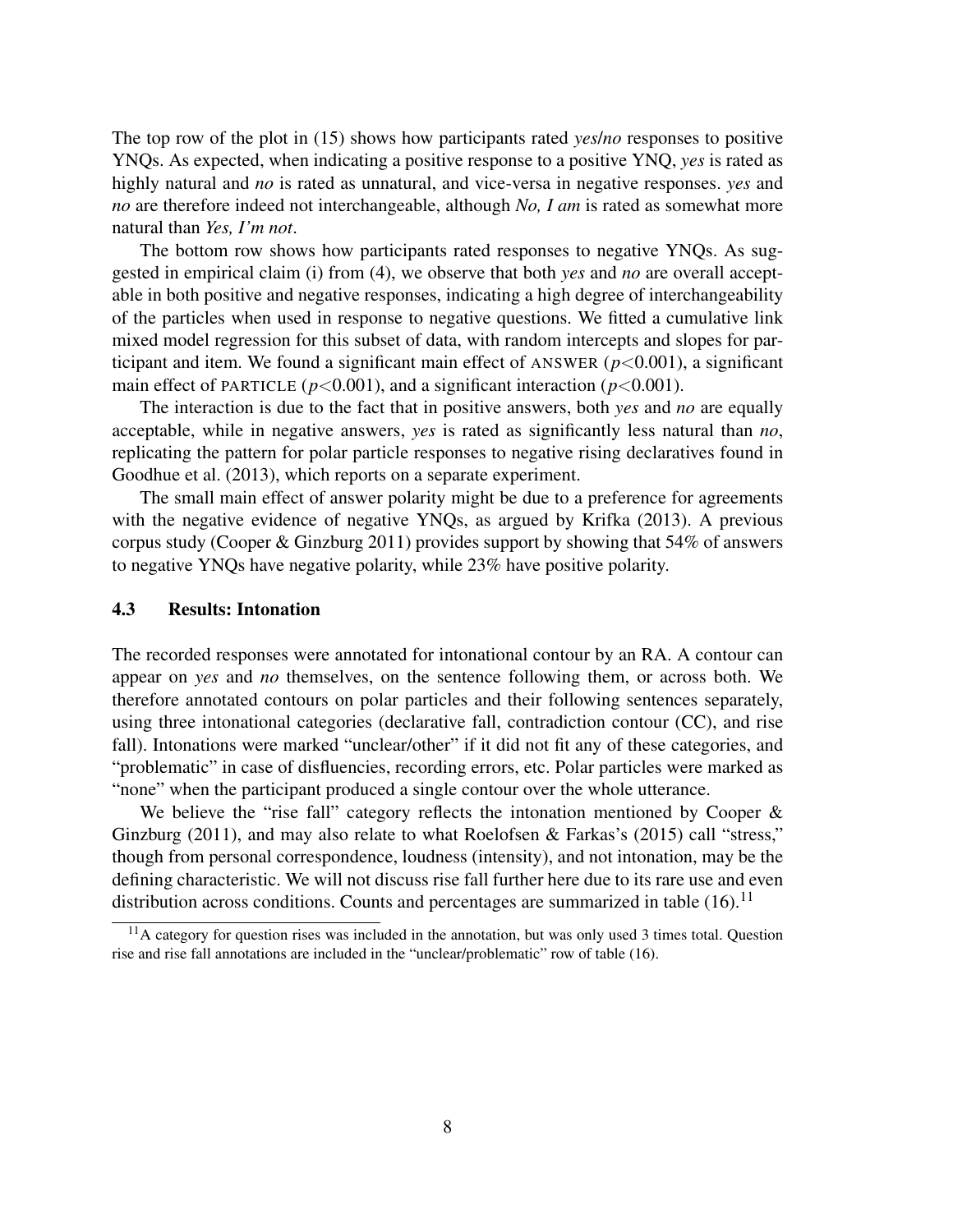| Contour                    | <i>n</i> contours on particles | $n$ contours on sentences |
|----------------------------|--------------------------------|---------------------------|
| Declarative Fall           | 1137 (77%)                     | 1022(69%)                 |
| Contradiction Contour (CC) | 150 (10%)                      | 241 (16%)                 |
| Unclear/Other              | 23(2%)                         | 140 (10%)                 |
| None                       | 98 (7%)                        | n/a                       |
| Problematic                | 64 (4%)                        | 69(5%)                    |

(16) *Annotation counts and percentages*

A first observation based on the overall distribution summarized in (16) is that the contour used most often when speakers didn't use the declarative contour was the contradiction contour. This suggests that the CC is indeed the most important intonational tune other than the declarative tune in responses to polar questions. Plot (17) shows intonations produced by participants in response to negative YNQs depending on the particle used, and whether the answer sentence was positive or negative:

(17) *Negative YNQ: "Are you not a friend of Jenny's?"*



We fitted a logistic regression mixed model, with random intercepts and slopes for participant and item.We found that there is a significant effect of answer polarity in that a special intonation appears exclusively on positive *yes* and *no* responses to negative YNQs and their following sentences ( $p < 0.001$ ). Therefore, empirical claim (ii) from (4) is confirmed: special intonation, the CC, appears on positive *yes*/*no* responses to negative YNQs, replicating a similar finding for responses to negative rising declaratives in Goodhue et al. (2013).

We also found a significant effect of particle: the CC was more likely on *no* particles and their following sentences ( $p$ <0.006). One possible explanation is that *no* is more likely to be used in disagreements than *yes*, and therefore is more likely to appear with the CC. However, Goodhue et al. (2013) did not find the choice of particle to matter in responses to uninverted negative rising declaratives. It is possible that this effect is related to inversion, although we do not know why it would have this effect.

The results from the negative YNQ context in this experiment and Goodhue et al. (2013) could be taken to show that the CC requires a linguistic antecedent proposition with opposite polarity, or merely contextual evidence for that proposition. The results from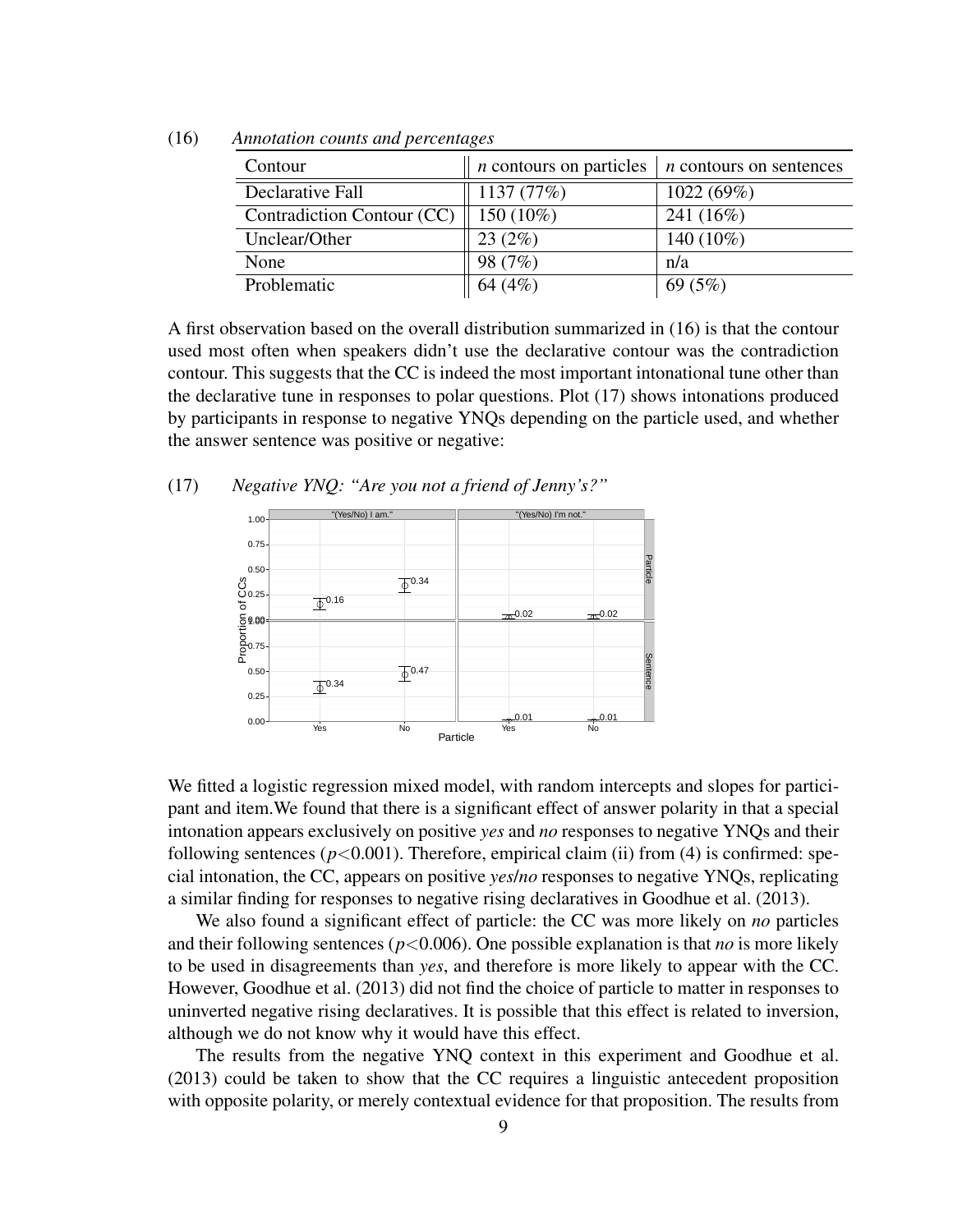positive YNQ contexts support the latter conclusion (see plot (18)). We found that there is a significant effect of answer polarity in that a special intonation, the CC, appears exclusively on positive *yes/no* responses to positive YNQs and their following sentences ( $p < 0.001$ ). The evidence for the negative answer provided by the context sufficed to license the CC, even if at a lower rater that in response to negative YNQs.



# (18) *Positive YNQ: "Are you a friend of Jenny's?"*

### 5. Perception Experiment

Remember claim (iii) from table (4): Bare polar particles used in responses to negative YNQs most likely convey a negative response (Roelofsen & Farkas 2015), and bare *no* unambiguously conveys a negative response (Krifka 2013). Given our finding that *yes* and *no* themselves carry the CC, we wondered whether its presence affects a listener's interpretation. Here is a sketch of how the CC might affect the interpretation of a bare particle: In response to "Are you not a friend of Jenny's?" a polar particle can either convey a positive (*I am*) or negative (*I'm not*) response, since the negative YNQ makes both the negative and the positive discourse referent available, so in principle the response should be ambiguous. Intonation can give a clue to interpretation, however: If the particle bears the CC, the speaker conveys that the response disagrees with some contextually salient evidence. The negative question requires that there is contextually salient evidence in favor of the negative response. If the CC signals disagreement with that, the particle must indicate the positive response. Failing to use the CC in a context in which there is negative evidence, however, might lead a listener to conclude that the speaker does not disagree with the evidence and lead to a negative interpretation. We conducted a perception experiment to test whether the interpretation of bare polar particles was indeed affected by intonation in this way.

# 5.1 Methods

Participants were presented with a context story on a computer screen. The experiment's contexts were similar to those in the production experiments, except that now they crucially leave open whether the character will give a positive or negative response: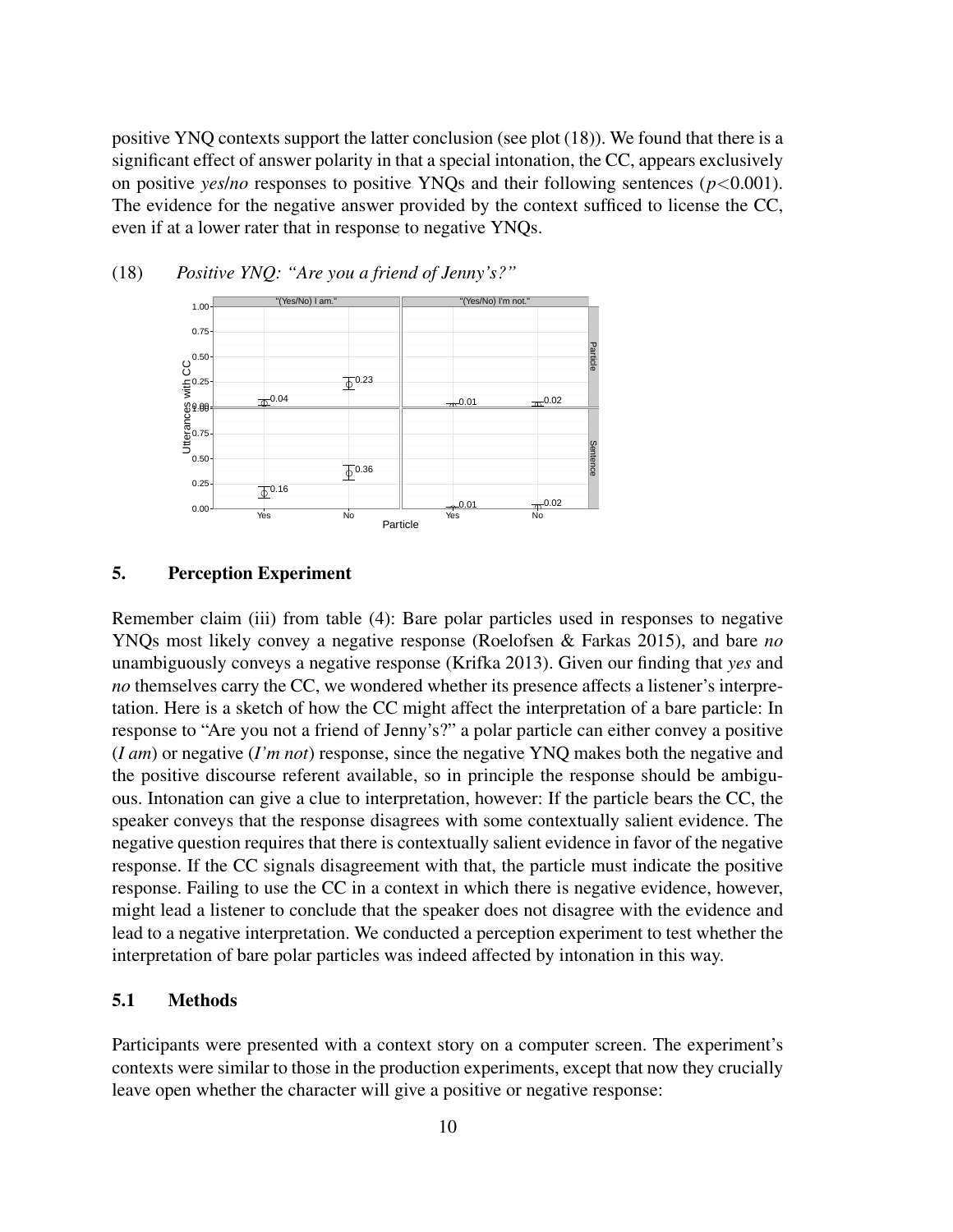(19) Context: Some people at a party are talking about Jenny, who isn't there. Someone brings up the time Jenny died her hair pink and a bunch of people are laughing, but not Pat. John notices Pat isn't laughing. John and Pat don't really know each other. The following dialogue ensues: John [Heard through headphones]: Are you not a friend of Jenny's? Pat [Heard through headphones]: Yes

The question recordings were the same as in the production experiment. The responses were extracted from the recordings of the production experiment. These responses varied along three dimensions: (i) particle: whether the word uttered is *yes* or *no*. (ii) intonation: whether the intonation used was the CC or declarative. (iii) origin: whether the polar particle answer came from a trial in the production study in which the participant said a negative sentence or a positive sentence. On each trial, participants could first silently read the context and the dialogue, and then pressed a key to hear the dialogue via their headphones. Afterwards, the participants were asked how they interpreted the response:

(20) Question: Based on Pat's response, which of the following is true: 1. Pat is a friend of Jenny's. 2. Pat is not a friend of Jenny's.

The participants were 25 North American English speakers, mostly undergraduate students. There were eight different dialogues (items), and the experiment was run so that each participant saw all conditions in all items, therefore  $1,536$  observations total.<sup>12</sup> The trials were randomized so that participants never saw the same condition twice in a row, and trials from the same item were organized into different blocks to maximize their distance, and to allow for a latin-square analysis of a subset of the trials, as in the production study.<sup>13</sup>

### 5.2 Results and Discussion

The results are summarized in the following figure (21). We fitted a logistic mixed effects regression, which included particle, intonation, origin, and two-way interactions between origin and the other predictors as fixed effects, and random effects for participant and item that included as many predictors as possible for the model to converge.<sup>14</sup>

We found a significant effect of intonation. Particles bearing the CC were significantly more likely to be interpreted as a positive sentence (*I am a friend of Jenny's*: 26% for Dec, 65% for CC,  $p < 0.001$ ). This is evidence against claim (4-iii), that in order to convey a positive response to negative YNQs, *no* must be followed by an overt sentence.

<sup>&</sup>lt;sup>12</sup>One participant was removed for completing less than 50% of trials, and 10 observations total were removed due to participants choosing neither possible answer.

 $13$ In neither study did we find any qualitative difference between looking at all trials or only looking at the first block in which participants only saw one condition from each item.

<sup>&</sup>lt;sup>14</sup>We did not include an interaction between particle and intonation because it is clear from exploratory data analysis that there is no interaction effect.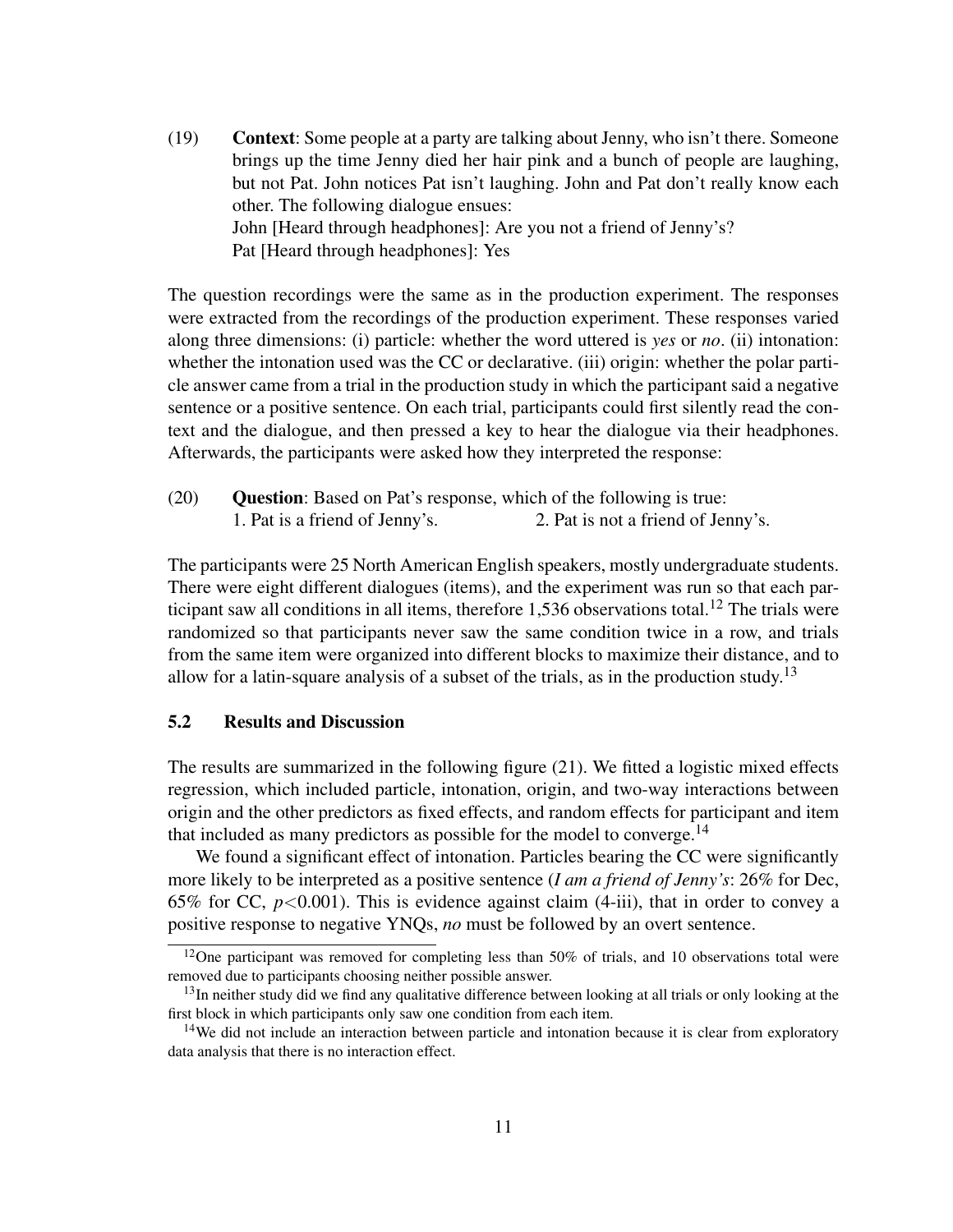

(21) *Interpretation of* yes*/*no *response to:* "*Are you not a friend of Jenny's?*"

Given our proposed meaning for the CC, one could ask why positive interpretations are not at 100% when the CC used. But note that using the CC on a negative response to a negative question is possible in principle, if there is also positive contextual evidence (in addition to the negative evidence necessary to license the negative question). This was just not the case in our production study, which is why we found almost no negative responses with the CC. The contexts in our perception experiment may have been open enough to leave some room for listeners to posit that there may have been such evidence. Sometimes, even raising a question of the form *not p?* can suggest that the speaker considers there to be some evidence for *p* (in addition for *not p*), and license the CC on a negative response. The following question (adapted from examples by Trinh) both suggests contextual evidence that B is not left-handed (antecedent for CC in B1), and given the lower odds of being lefthanded the formulation of the question suggests a prior belief of A that B is left-handed, which B can take as positive evidence (antecedent for CC in B2):

(22) A always thought B was left-handed, but now sees B writing with her right hand. A: Are you not left-handed? B1: I'm left-handed (CC). B2: I'm not left-handed (CC).

There was also an effect of the choice of particle: *yes*-responses were significantly more likely to be interpreted as conveying a positive sentence (*I am a friend of Jenny's*: 30% for *no*, 53% for *yes*, *p*<0.001). This is expected if both *yes* and *no* prefer picking up the inner, positive discourse referent, resulting in a positive response for *yes* and a negative response for *no*. Such a preference has been noted by Krifka, who formulates the pragmatic constraint \*NegDR: being anaphoric to a negative discourse referent is dispreferred.

But if the inner antecedent is preferred, why is *yes* with declarative intonation interpreted as positive in under 50% of observations? This can be explained if there is a preference to use the CC whenever possible. Failing to use the CC in a context where there is negative evidence (such as in response to negative YNQs) then licenses the inference that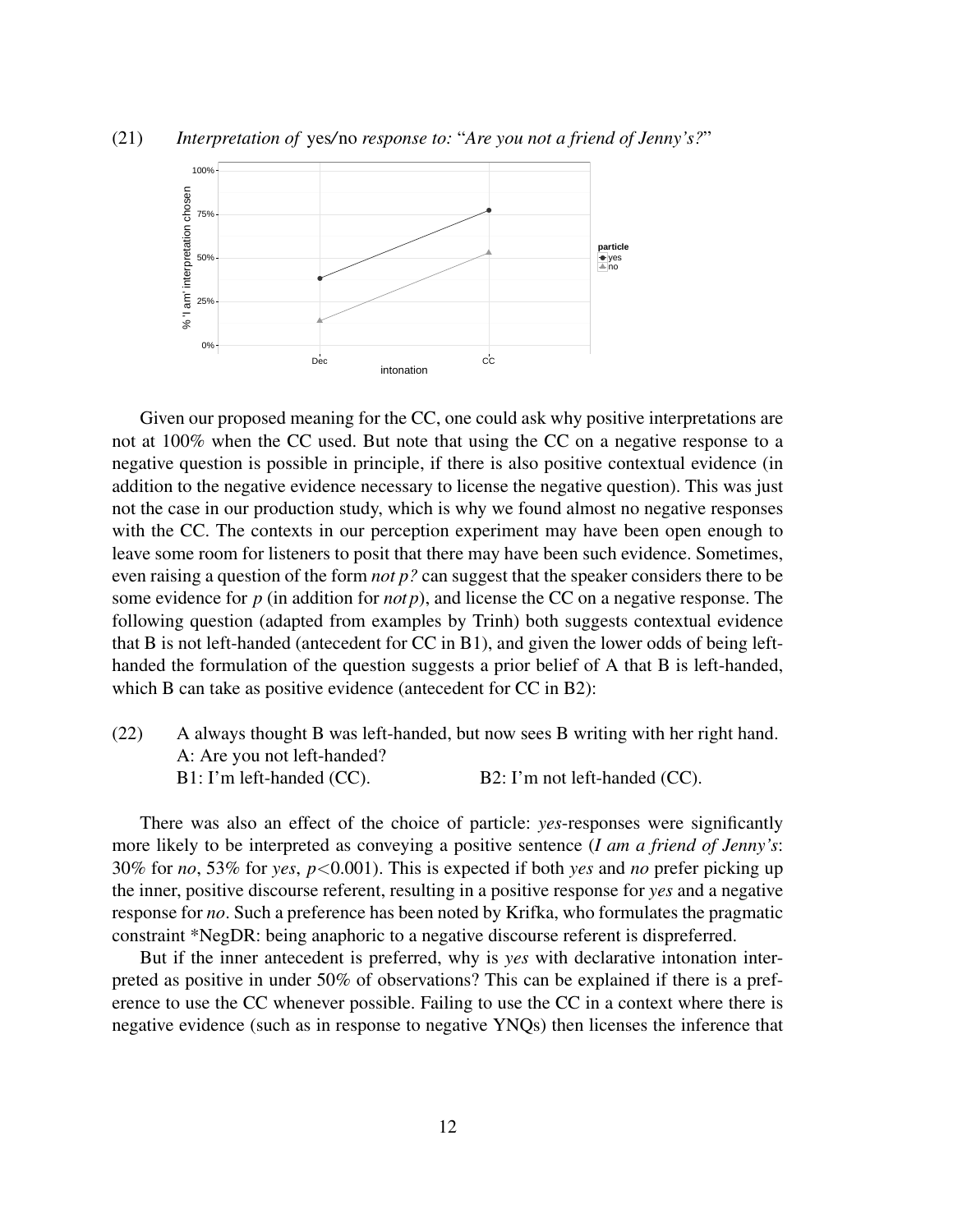the speaker must agree with the negative evidence. The absence of the CC is a cue in favor of the outer antecedent.<sup>15</sup>

Kramer & Rawlins (2012) report results from a written truth-value judgment study on the interpretation of bare polar particles that diverge from ours. They found that when trying to convey a positive response (*I am*), bare *yes* is mostly judged false, while *no* is judged more ambivalently. In our experiment, *yes* was more likely than *no* to be interpreted as conveying a positive response. The discrepancy might be due tothe fact that Kramer & Rawlins did not control for intonation. Our participants were more likely to produce the CC on *no* than on *yes* (Experiment 1), and bare particles carrying the CC are more likely to be interpreted as positive (Experiment 2). It is plausible then that Kramer & Rawlins's participants imagined more *no*-responses with the CC, leading to more positive interpretations.

### 6. Conclusion

In this paper, we have provided experimental evidence that (i) polar particles *yes* and *no* are interchangeable in response to negative YNQs but not in response to positive YNQs, (ii) that there is a special intonation, the CC, that appears on positive responses that disagree with negative contextual evidence, and (iii) that bare polar particles responding to negative YNQs are not necessarily likely to convey a negative response, contrary to earlier claims in the literature. Instead interpretation is impacted by the contour present on the particle.

Our experiment has several limitations. Most obviously, we only used contexts which convey negative contextual evidence. We did not vary evidence in order to keep the complexity of the experiment under control, but we plan to address this in a follow-up study.

#### References

- Bartels, Christine. 1999. *The intonation of English statements and questions: A compositional interpretation*, chapter Alternative Questions. Routledge.
- Büring, Daniel, & Christine A. Gunlogson. 2000. Aren't positive and negative polar questions the same? Ms. UCLA/UCSC.
- Cooper, Robin, & Jonathan Ginzburg. 2011. Negation in dialogue. In *Sem Dial 2011 (Los Angelogue): Proceedings of the 15th Workshop on the Semantics and Pragmatics of Dialogue.*, ed. R. Arstein, M. Core, D. DeVault, K. Georgila, E. Kaiser, & A. Stent.
- Goodhue, Daniel, James Pickett, & Michael Wagner. 2013. English reverse prosody in yes-no responses. In *SemDial 2013 (DialDam): Proceedings of the 17th Workshop on the Semantics and Pragmatics of Dialogue.*.
- Goodman, Noah D, & Daniel Lassiter. 2014. Probabilistic semantics and pragmatics: Uncertainty in language and thought. In *Handbook of contemporary semantic theory*, ed. Shalom Lappin & Chris Fox. Wiley-Blackwell, second edition.

<sup>&</sup>lt;sup>15</sup>It could be that this inference by the listeners is an artifact of our experiment, since utterances with and without the CC were juxtaposed across trials—in a more natural situation, this effect might be smaller.